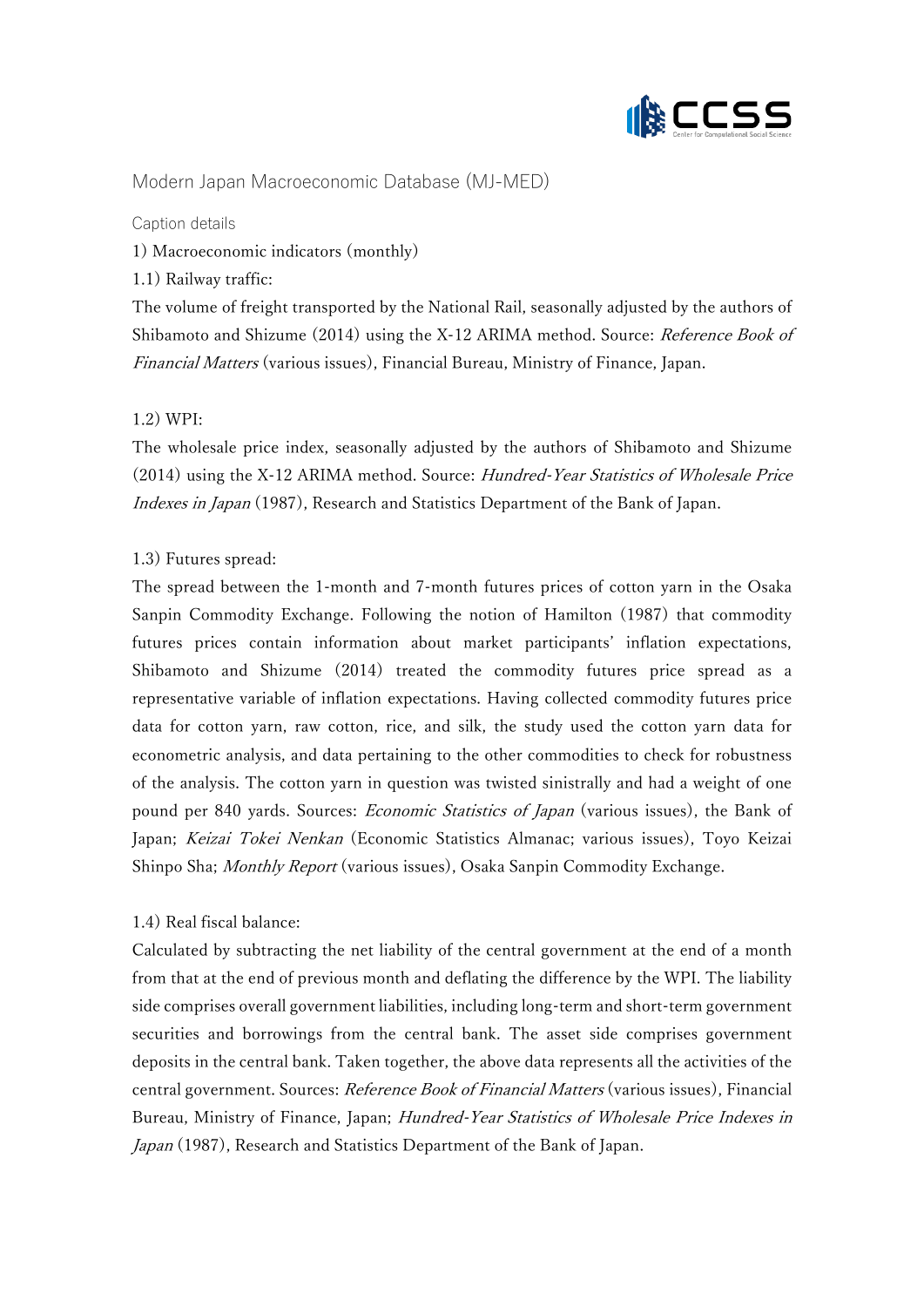

#### 1.5) Effective exchange rate:

A weighted average of exchange rates against the US dollar, the British pound-sterling, the French franc, and the Chinese (Shanghai) tael. The weight of Japanese exports to the respective countries and their colonies is used (the 1931 weight is used for January 1920- December 1931, and the 1936 weight is used for January 1932-December 1936). Source: Reference Book of Financial Matters (various issues), Financial Bureau, Ministry of Finance, Japan.

# 1.6) M1:

Bank of Japan note issue, average derived from daily figures, seasonally adjusted by the authors of Shibamoto and Shizume (2014) using the X-12 ARIMA method. Source: Economic *Statistics of Japan* (various issues), the Bank of Japan.

# 2) JGB yields and their principal components (monthly)

# 2.1) JGB yields:

Yields to maturity of individual bonds  $(r_t)$ , calculated based on quoted spot prices in the Tokyo Stock Exchange  $(P_t)$ , maturity  $(n)$ , and incoming cash flows for a bondholder in each period  $(CF_i)$ , using the formula below:

$$
P_t = \sum_{j=t}^{n} CF_j \cdot (1 + r_t)^{\frac{j-t}{12}}
$$

Source: Monthly Report (various issues), the Tokyo Stock Exchange.

# 2.2) Principal components:

Principal component analysis (PCA) is a technique for "reducing the dimensionality of the dataset, increasing interpretability but at the same time minimizing information loss" (Jolliffe and Cadima 2016). Using PCA, researchers may find new variables that are linear functions of those in the original dataset, which successively maximize variance and are uncorrelated with each other. The formula for calculating the principal component i in time t is:

$$
X_{i,t} = \sum_{j=1}^{n} a_i^j \cdot r_t^j
$$

where j represents maturity,  $X_{i,t}$  is the i'th principal component at period t (i < j),  $r_t^j$  is the interest rate level for maturity j in period t, and the principal component i is normalized to zero mean and unit variance through the sample period. Six maturities – 1.5, 2.5, 3.5, 4.5, 7.5, and 10 years – are used for j. PCA formulates the coefficient  $a_i^j$  to maximize the variance of Xi,t, a linear sum of interest rate fluctuations for different maturities. After determining the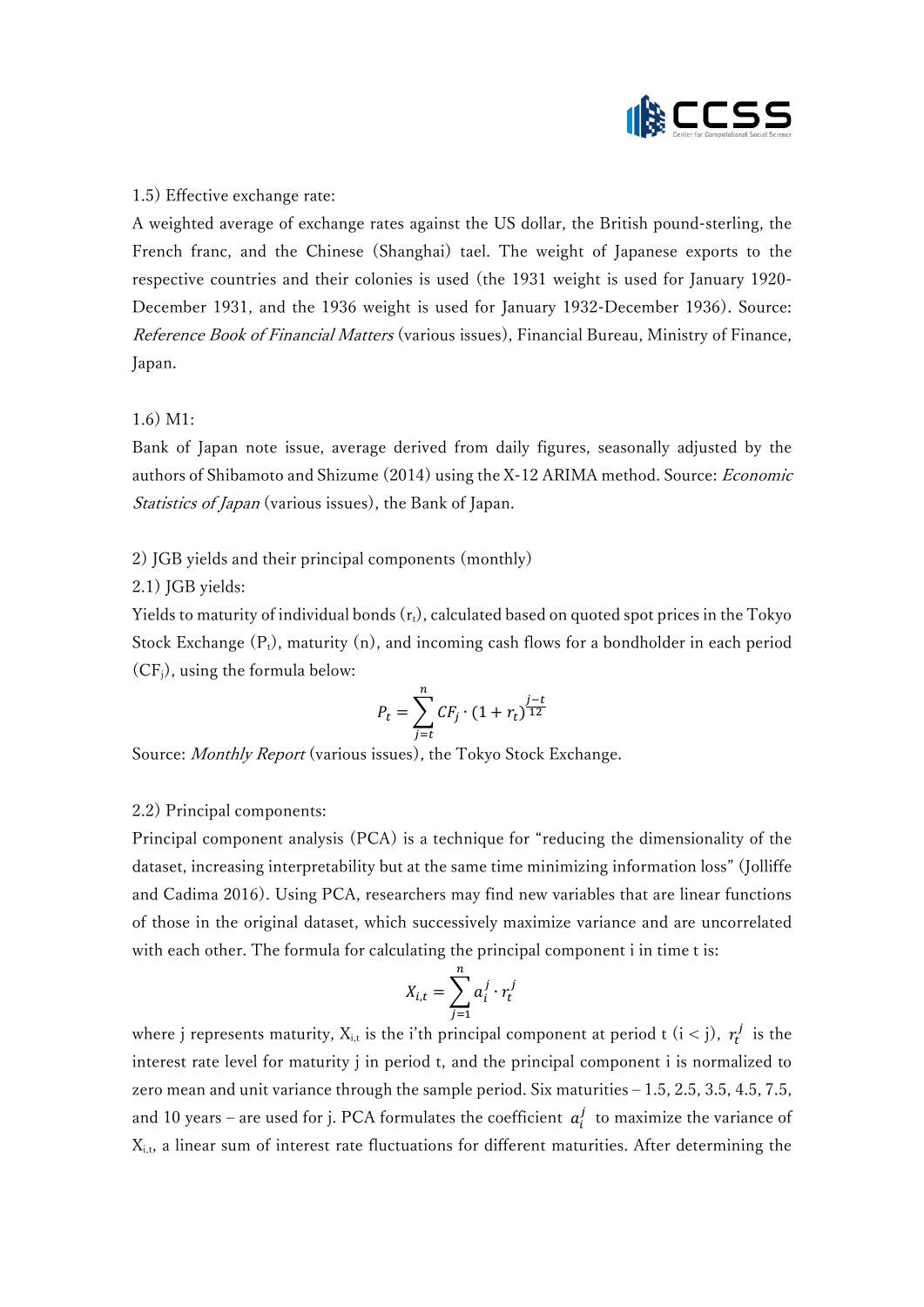

first principal component,  $X_{1,t}$ , the second principal component,  $X_{2,t}$ , is computed so that  $X_{2,t}$ is uncorrelated with  $X_{1,t}$ , and then  $X_{3,t}$  is computed so that  $X_{3,t}$  is uncorrelated with  $X_{1,t}$  and  $X_{2,t}$ . Using new variables for principal components  $X_{i,t}$ , movements in the term structure of interest rates can be expressed with fewer variables than in the case of the original data with different maturities.

(References)

Shizume, Masato (2021); The Japanese Economy During the Great Depression: The Emergence of Macroeconomic Policy in A Small and Open Economy, 1931-1936, Springer; Jolliffe, Ian T., and Jorge Cadima (2016); Principal component analysis: a review and recent developments; *Philosophical Transactions of the Royal Society* A, 374.

3) Fiscal indicators and public debts (annual, as % of GNP)

3.1) Government debt at the end of fiscal year:

The sum of government bonds, treasury bills, and borrowings by the central government at the end of fiscal year (end of March of the following year).

Sources: Government bond data is from the Ministry of Finance (1936) for the period through fiscal 1892 and from the Ministry of Finance (various issues) for fiscal 1893 and later. Since the Ministry of Finance (1936) contains only year-end data (end of December), figures through fiscal 1892 are computed according to the linear complementary method, using the formula  $(3^*D_{t+1}+1^*D_{t+1})/4$ .

Data pertaining to treasury bills and borrowings is from the Ministry of Finance (1936) for the period through fiscal 1902, and from the Ministry of Finance (various issues) for fiscal 1903 and later. Since the Ministry of Finance (1936) contains only year-end data (end of December), figures through fiscal 1902 are computed according to the linear complementary method, using the formula  $(3*D_{t+1}+1*D_{t+1})/4$ .

GNP data is from Ohkawa and Shinohara (1979). Calendar-year data has been transformed into fiscal-year data as per the linear complementary method, using the formula  $(3^*D_{t+1}+1^*D_{t+1})/4$ .

#### 3.2) Fiscal surplus:

Fiscal surplus is computed by subtracting government debt at the end of a year from that at the end of the previous year.

#### 3.3) Interest payment:

Data is from the Ministry of Finance (1936) for the period through fiscal 1920, and from Ministry of Finance (1954) for 1921 and later.